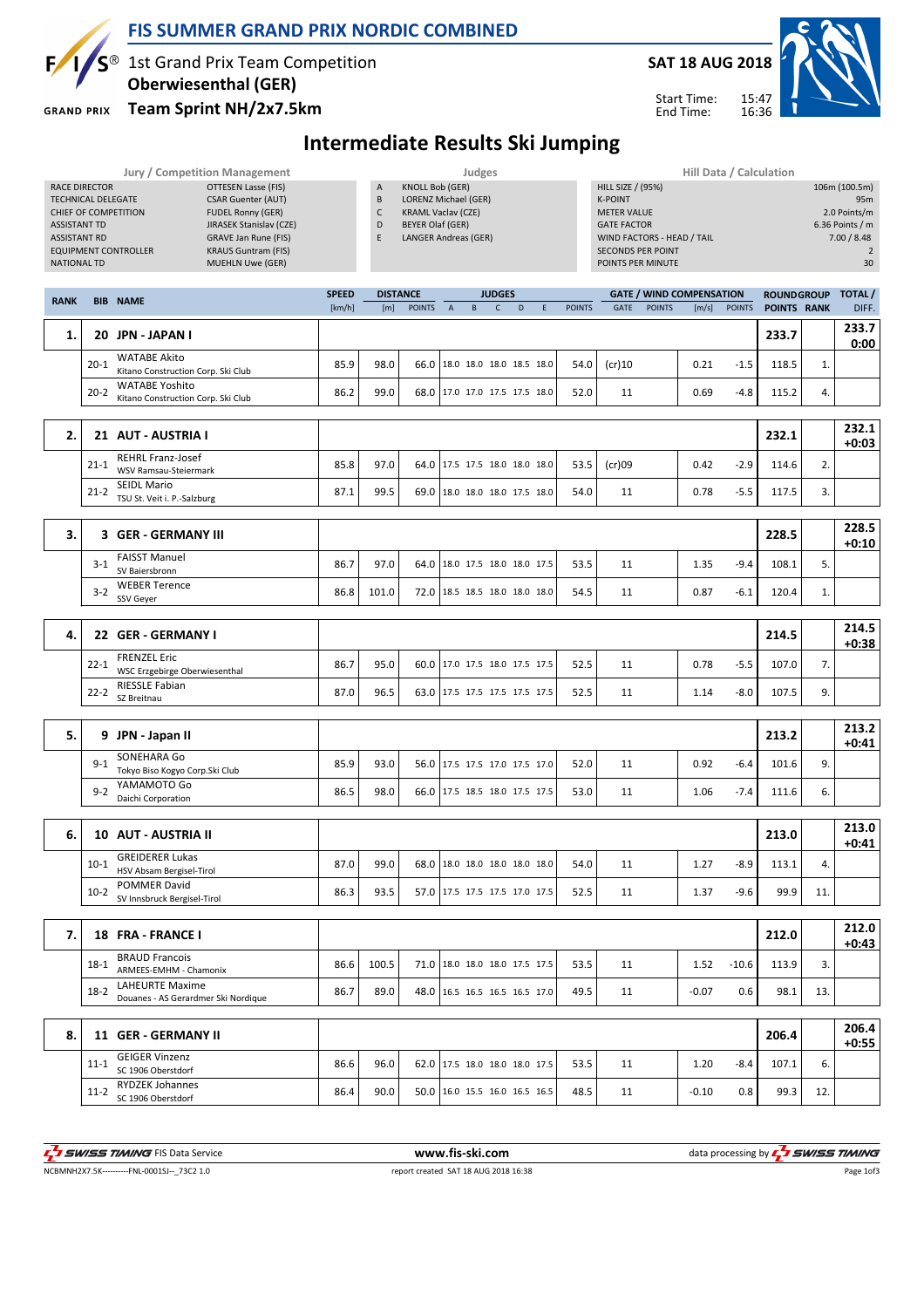

### FIS SUMMER GRAND PRIX NORDIC COMBINED

1st Grand Prix Team Competition

Oberwiesenthal (GER)

Team Sprint NH/2x7.5km **GRAND PRIX** 



15:47 16:36 Start Time: End Time:



## Intermediate Results Ski Jumping

| <b>RANK</b> |          | <b>BIB NAME</b>                                             | <b>SPEED</b> |       | <b>DISTANCE</b> |                |   | <b>JUDGES</b> |                                 |   |               |             |               | <b>GATE / WIND COMPENSATION</b> |               | <b>ROUNDGROUP</b>  |     | <b>TOTAL</b> /   |
|-------------|----------|-------------------------------------------------------------|--------------|-------|-----------------|----------------|---|---------------|---------------------------------|---|---------------|-------------|---------------|---------------------------------|---------------|--------------------|-----|------------------|
|             |          |                                                             | [km/h]       | [m]   | <b>POINTS</b>   | $\overline{A}$ | B | $\mathsf{C}$  | D                               | E | <b>POINTS</b> | <b>GATE</b> | <b>POINTS</b> | [m/s]                           | <b>POINTS</b> | <b>POINTS RANK</b> |     | DIFF.            |
| 9.          |          | 19 FIN - FINLAND I                                          |              |       |                 |                |   |               |                                 |   |               |             |               |                                 |               | 206.2              |     | 206.2<br>$+0:55$ |
|             | $19-1$   | <b>MAEKIAHO Arttu</b><br>Kainuun Hiihtoseura                | 86.2         | 88.5  |                 |                |   |               | 47.0 16.5 16.5 17.0 16.5 16.5   |   | 49.5          | 11          |               | 1.15                            | $-8.1$        | 88.4               | 13. |                  |
|             | $19-2$   | <b>HEROLA Ilkka</b><br>Puijon Hiihtoseura                   | 87.3         | 104.0 |                 |                |   |               | 78.0 16.0 16.5 16.5 16.5 16.5   |   | 49.5          | 11          |               | 1.39                            | $-9.7$        | 117.8              | 2.  |                  |
|             |          |                                                             |              |       |                 |                |   |               |                                 |   |               |             |               |                                 |               |                    |     |                  |
| 10.         |          | 15 CZE - CZECH REPUBLIC I                                   |              |       |                 |                |   |               |                                 |   |               |             |               |                                 |               | 203.6              |     | 203.6<br>$+1:00$ |
|             | $15 - 1$ | <b>DVORAK Miroslav</b><br>ASO Dukla Liberec                 | 86.4         | 91.0  |                 |                |   |               | 52.0 17.0 17.0 17.5 17.0 17.0   |   | 51.0          | 11          |               | 1.26                            | $-8.8$        | 94.2               | 11. |                  |
|             | $15 - 2$ | <b>PORTYK Tomas</b><br>LSK Lomnice nad Popelkou             | 86.9         | 97.0  |                 |                |   |               | 64.0 17.5 18.0 17.5 17.5 17.0   |   | 52.5          | 11          |               | 1.02                            | $-7.1$        | 109.4              | 7.  |                  |
|             |          |                                                             |              |       |                 |                |   |               |                                 |   |               |             |               |                                 |               |                    |     |                  |
| 11.         |          | 2 AUT - AUSTRIA III                                         |              |       |                 |                |   |               |                                 |   |               |             |               |                                 |               | 199.9              |     | 199.9<br>$+1:08$ |
|             | $2 - 1$  | <b>FRITZ Martin</b><br>WSV Murau-Steiermark                 | 87.0         | 93.5  |                 |                |   |               | 57.0 17.5 17.5 17.0 17.0 17.0   |   | 51.5          | 11          |               | 0.86                            | $-6.0$        | 102.5              | 8.  |                  |
|             | $2 - 2$  | <b>ORTER Philipp</b><br>SV Villach-Kaernten                 | 86.7         | 91.5  |                 |                |   |               | 53.0 17.5 17.0 17.0 17.5 17.0   |   | 51.5          | 11          |               | 1.02                            | $-7.1$        | 97.4               | 14. |                  |
|             |          |                                                             |              |       |                 |                |   |               |                                 |   |               |             |               |                                 |               |                    |     |                  |
| 12.         |          | 5 USA - UNITED STATES II                                    |              |       |                 |                |   |               |                                 |   |               |             |               |                                 |               | 182.3              |     | 182.3<br>$+1:43$ |
|             | $5 - 1$  | GOOD Jasper<br>Steamboat Springs Winter Sports Clu          | 87.2         | 93.5  |                 |                |   |               | 57.0 17.0 17.0 17.5 17.0 16.5   |   | 51.0          | 11          |               | 1.93                            | $-13.5$       | 94.5               | 10. |                  |
|             | $5 - 2$  | LOOMIS Ben<br>Flying Eagles ski club                        | 86.8         | 88.5  |                 |                |   |               | 47.0 17.0 16.5 16.5 17.0 17.0   |   | 50.5          | 11          |               | 1.38                            | $-9.7$        | 87.8               | 15. |                  |
|             |          |                                                             |              |       |                 |                |   |               |                                 |   |               |             |               |                                 |               |                    |     |                  |
| 13.         |          | <b>16 EST - ESTONIA</b>                                     |              |       |                 |                |   |               |                                 |   |               |             |               |                                 |               | 173.2              |     | 173.2<br>$+2:01$ |
|             | $16-1$   | <b>ILVES Andreas</b><br>Elva Skiclub                        | 87.4         | 80.0  | 30.0            |                |   |               | 16.0 15.5 16.0 15.5 15.5        |   | 47.0          | 11          |               | 0.84                            | $-5.9$        | 71.1               | 16. |                  |
|             | $16-2$   | <b>ILVES Kristjan</b><br>Elva Skiclub                       | 86.4         | 94.0  |                 |                |   |               | 58.0 17.5 17.5 16.5 17.0 17.0   |   | 51.5          | 11          |               | 1.06                            | $-7.4$        | 102.1              | 10. |                  |
|             |          |                                                             |              |       |                 |                |   |               |                                 |   |               |             |               |                                 |               |                    |     |                  |
| 14.         |          | 13 RUS - RUSSIA I                                           |              |       |                 |                |   |               |                                 |   |               |             |               |                                 |               | 150.4              |     | 150.4<br>$+2:47$ |
|             | $13-1$   | <b>BARKOV Viacheslav</b><br>SDUSHOR UOR 2 MOSCOW            | 86.3         | 88.5  |                 |                |   |               | 47.0 17.0 17.0 17.0 17.0 16.5   |   | 51.0          | 11          |               | 0.99                            | $-6.9$        | 91.1               | 12. |                  |
|             | $13-2$   | <b>MASTIEV Samir</b><br>Ekaterinburg Dinamo                 | 86.3         | 75.0  |                 |                |   |               | 20.0 14.0 14.5 15.5 15.0 15.0   |   | 44.5          | 11          |               | 0.74                            | $-5.2$        | 59.3               | 20. |                  |
|             |          |                                                             |              |       |                 |                |   |               |                                 |   |               |             |               |                                 |               |                    |     |                  |
| 15.         |          | 17 ITA - ITALY                                              |              |       |                 |                |   |               |                                 |   |               |             |               |                                 |               | 148.6              |     | 148.6<br>$+2:50$ |
|             | $17-1$   | <b>BUZZI Raffaele</b><br>CS CARABINIERI                     | 86.2         | 76.0  |                 |                |   |               | 22.0 15.5 15.0 16.5 15.5 15.5   |   | 46.5          | 11          |               | 0.71                            | $-5.0$        | 63.5               | 17. |                  |
|             | $17-2$   | PITTIN Alessandro<br><b>GS FIAMMEGIALLE</b>                 | 86.0         | 86.5  |                 |                |   |               | 43.0 16.5 16.5 17.0 17.0 16.0   |   | 50.0          | 11          |               | 1.13                            | $-7.9$        | 85.1               | 16. |                  |
|             |          |                                                             |              |       |                 |                |   |               |                                 |   |               |             |               |                                 |               |                    |     |                  |
| 16.         |          | 14 USA - UNITED STATES I                                    |              |       |                 |                |   |               |                                 |   |               |             |               |                                 |               | 135.5              |     | 135.5<br>$+3:16$ |
|             | $14-1$   | <b>ANDREWS Grant</b><br>Steamboat Springs Winter Sports Clu | 86.0         | 73.0  |                 |                |   |               | 16.0 16.0 15.5 16.0 16.0 15.5   |   | 47.5          | 11          |               | 0.27                            | $-1.9$        | 61.6               | 18. |                  |
|             | $14-2$   | SHUMATE Jared<br>Park City Ski and Snowboard                | 86.3         | 83.0  |                 |                |   |               | 36.0   16.0 16.0 16.5 16.5 16.0 |   | 48.5          | 11          |               | 1.52                            | $-10.6$       | 73.9               | 18. |                  |
|             |          |                                                             |              |       |                 |                |   |               |                                 |   |               |             |               |                                 |               |                    |     |                  |
| 17.         |          | 12 KAZ - KAZAKHSTAN                                         |              |       |                 |                |   |               |                                 |   |               |             |               |                                 |               | 112.7              |     | 112.7<br>$+4:02$ |
|             | $12 - 1$ | ORUSSAYEV Eldar                                             | 85.4         | 65.5  |                 |                |   |               | 1.0   13.5 13.5 14.0 13.5 14.0  |   | 41.0          | 11          |               | 0.79                            | $-5.5$        | 36.5               | 19. |                  |
|             | $12 - 2$ | RAKPAROV Chingiz                                            | 85.7         | 83.5  |                 |                |   |               | 37.0 15.5 15.5 16.5 16.0 16.0   |   | 47.5          | 11          |               | 1.18                            | $-8.3$        | 76.2               | 17. |                  |

 $\overline{r}$ 

NCBMNH2X7.5K----------FNL-0001SJ--\_73C2 1.0 report created SAT 18 AUG 2018 16:38